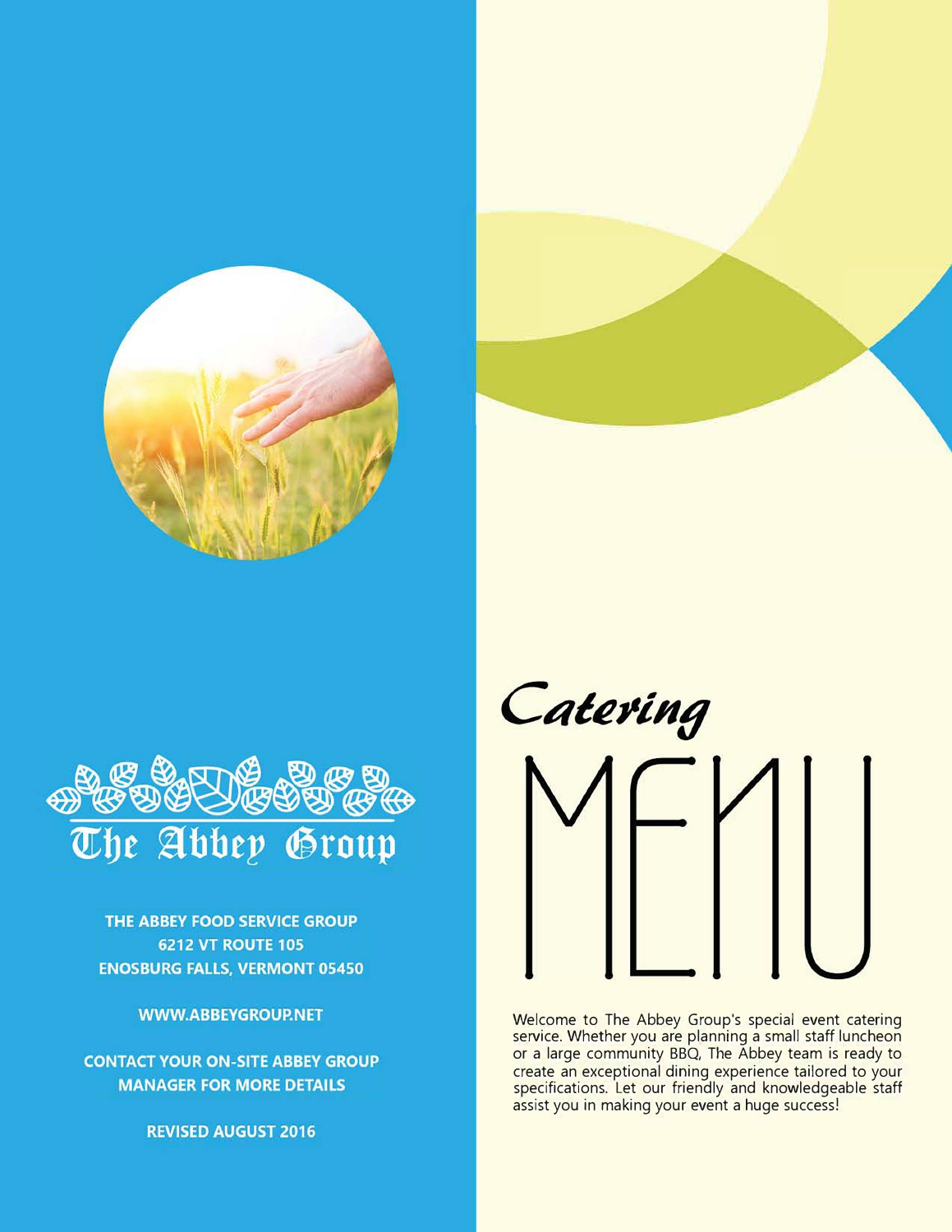# The Abbey Group



The prices reflected on this menu are for normal business hours. Catering required on non-school days or held after 2pm will require an additional charge. Our prices include all the necessary items for your service.

Events taking place off of the property will be charged a travel fee.

All catering arrangements must be agreed upon in writing before the final catering date.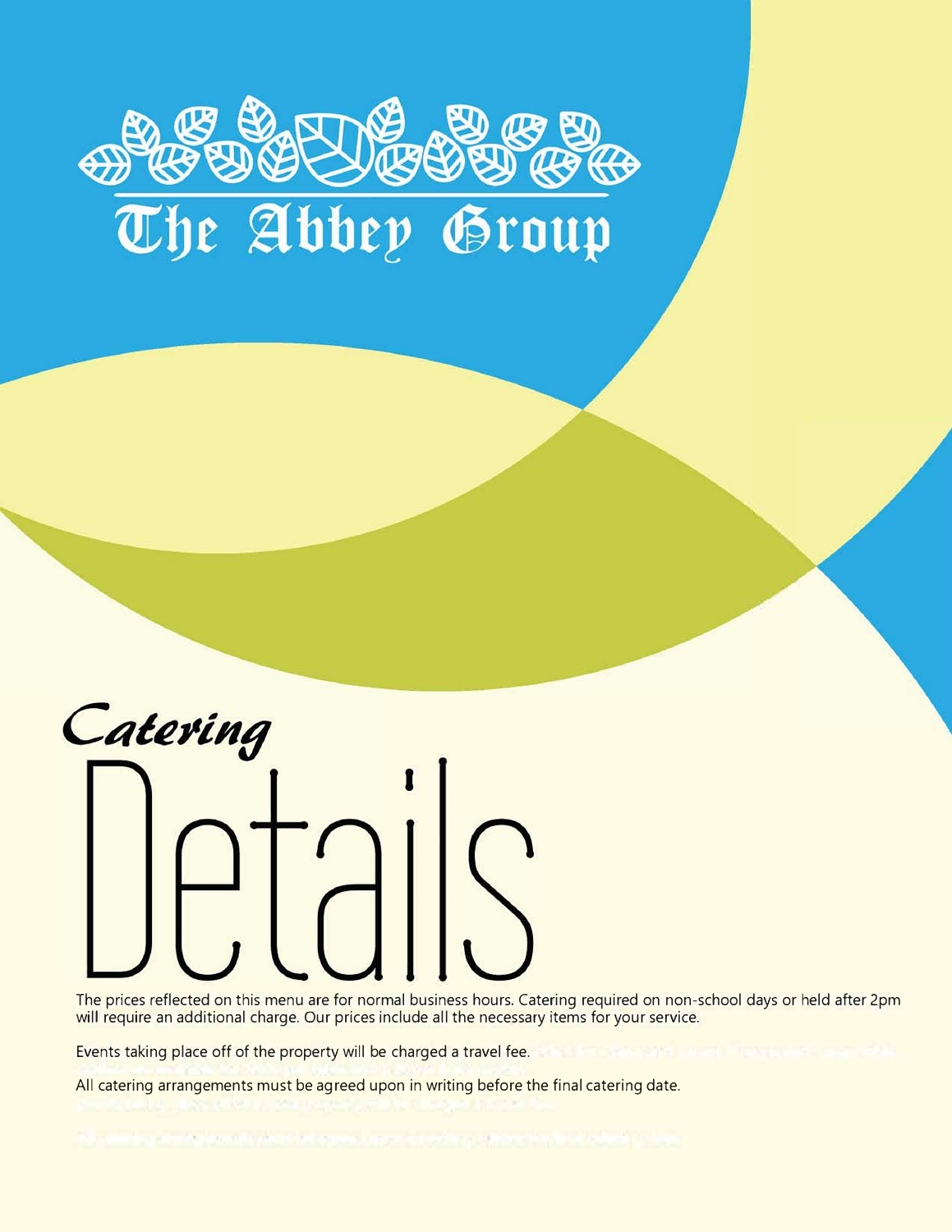# Good Morning Breakfast Packages

## **Coffee Service:**

Fresh brewed regular and decaf coffee or tea

#### **Basic Continental Breakfast:**

Coffee, tea, assorted baked goods, juice, bagels with cream cheese

**Add On:** Whole fruit



## **Full Continental Breakfast:**

Basic Continental Breakfast offerings plus yogurt with granola and fresh berries

## **Hearty Breakfast:**

Pancakes and maple syrup, home fries, and a build-yourown egg scramble with sausage, cheddar cheese, peppers, onions, served with coffee, tea and juice.

**Add On:** Fruit platter

Assorted beverages and bottled water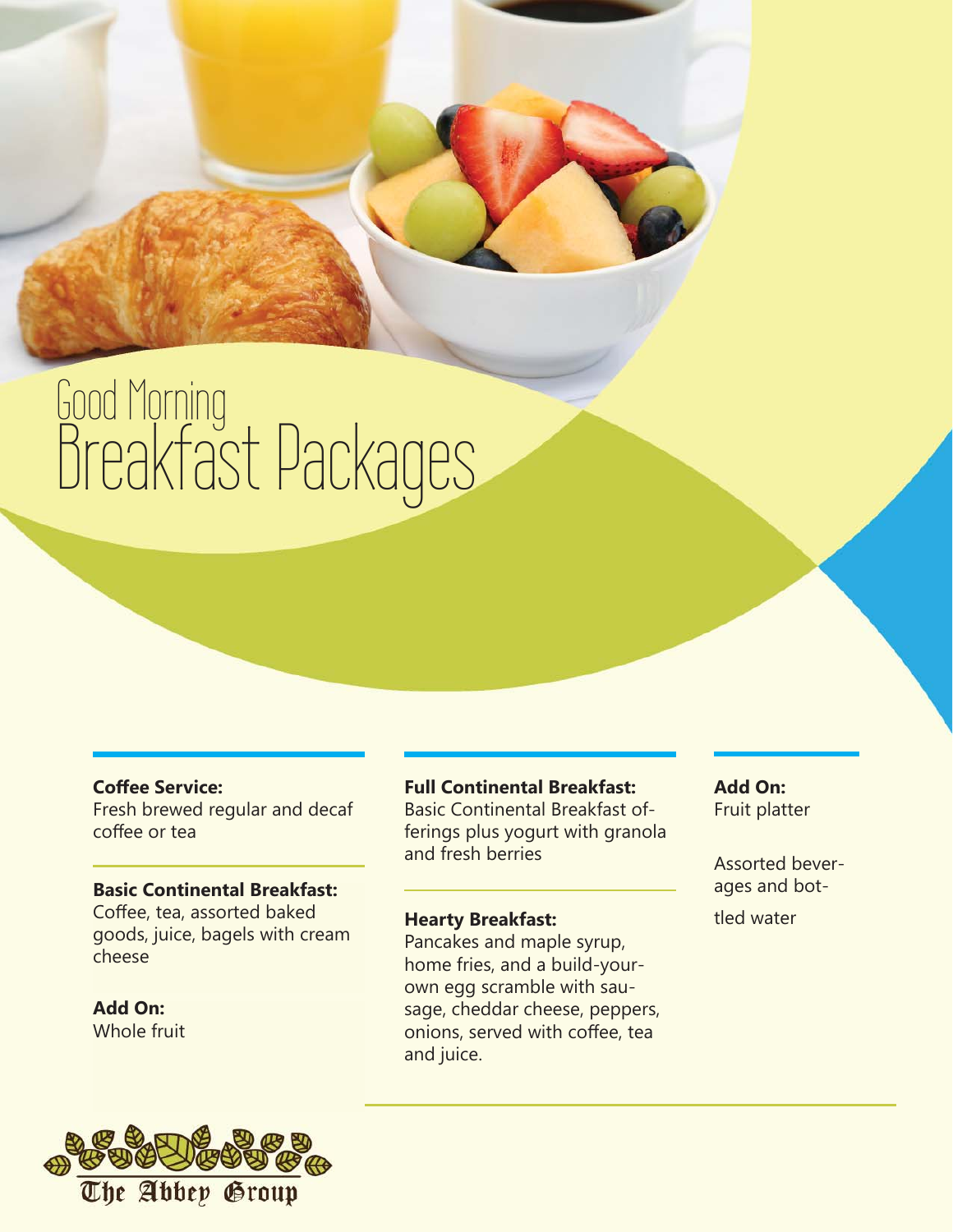# Light Snack Packages

**For just an afternoon snack or some light refreshments, try these offerings:** 

#### **Snack One:**

A beverage station to include iced tea, lemonade, apple cider, as well as an assortment of sliced fruit and cookies.

#### **Snack Two:**

A beverage station to include iced tea, lemonade, apple cider, cookies, a selection of veggie sticks and dip and assorted cheese and crackers

#### **Add On:**

Coffee Service Bottled Beverage

Looking for something else? Let us assist you with customizing a menu for your special event.

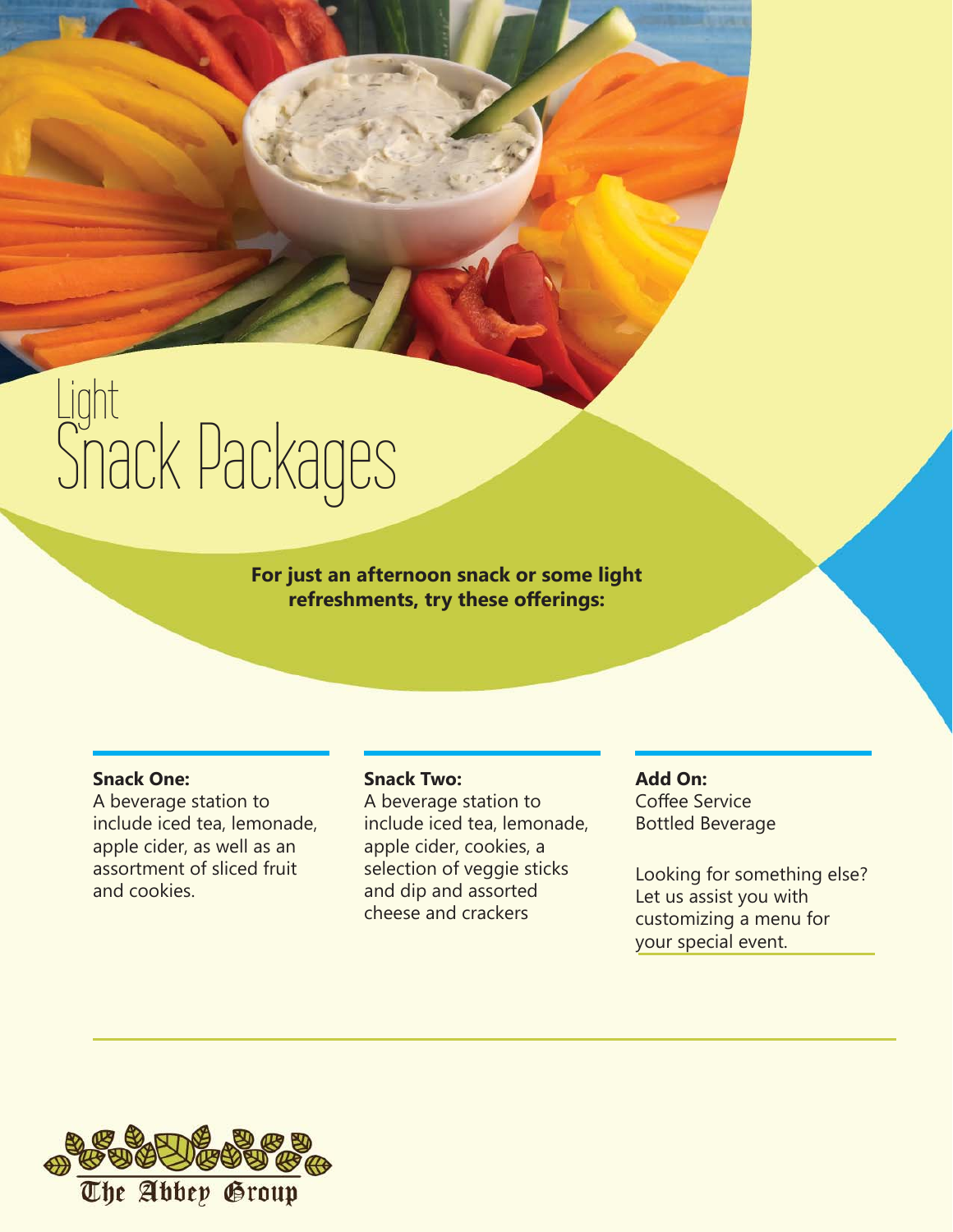# Popular Favorites

# **Taco Bar:**

Make your own tacos and fajitas with flour and gluten free corn tortillas! Featuring hard taco shells, soft flour tortillas, ground beef, chicken, mozzarella cheese, chopped tomatoes, shredded lettuce, sautéed peppers and onions, black olives, refried beans, sour cream, salsa, corn, Spanish rice, assorted beverages, and fresh baked cookies for dessert

#### **Pizza Party:**

We provide both fresh baked pepperoni and vegetarian pizzas, tossed salad, an assorted beverage station and cookies



#### **Pasta Buffet:**

Assorted pasta with choice of Alfredo, marinara and meat sauce, tossed salad, garlic bread, assorted beverages, and fresh baked cookies for dessert

## **Substitute Dessert Option:**

Dessert Brownie Sundae Bar Luxe Dessert Bars

#### **Special Cook-Out BBQ:**

Our BBQ features ground beef patties, grilled franks, lettuce, tomato, onion, pickles, and cheese. Tossed green salad, Greek pasta salad, assorted beverages, and sliced watermelon and cookies

#### **Substitute Meat Option:** Marinated Chicken Breast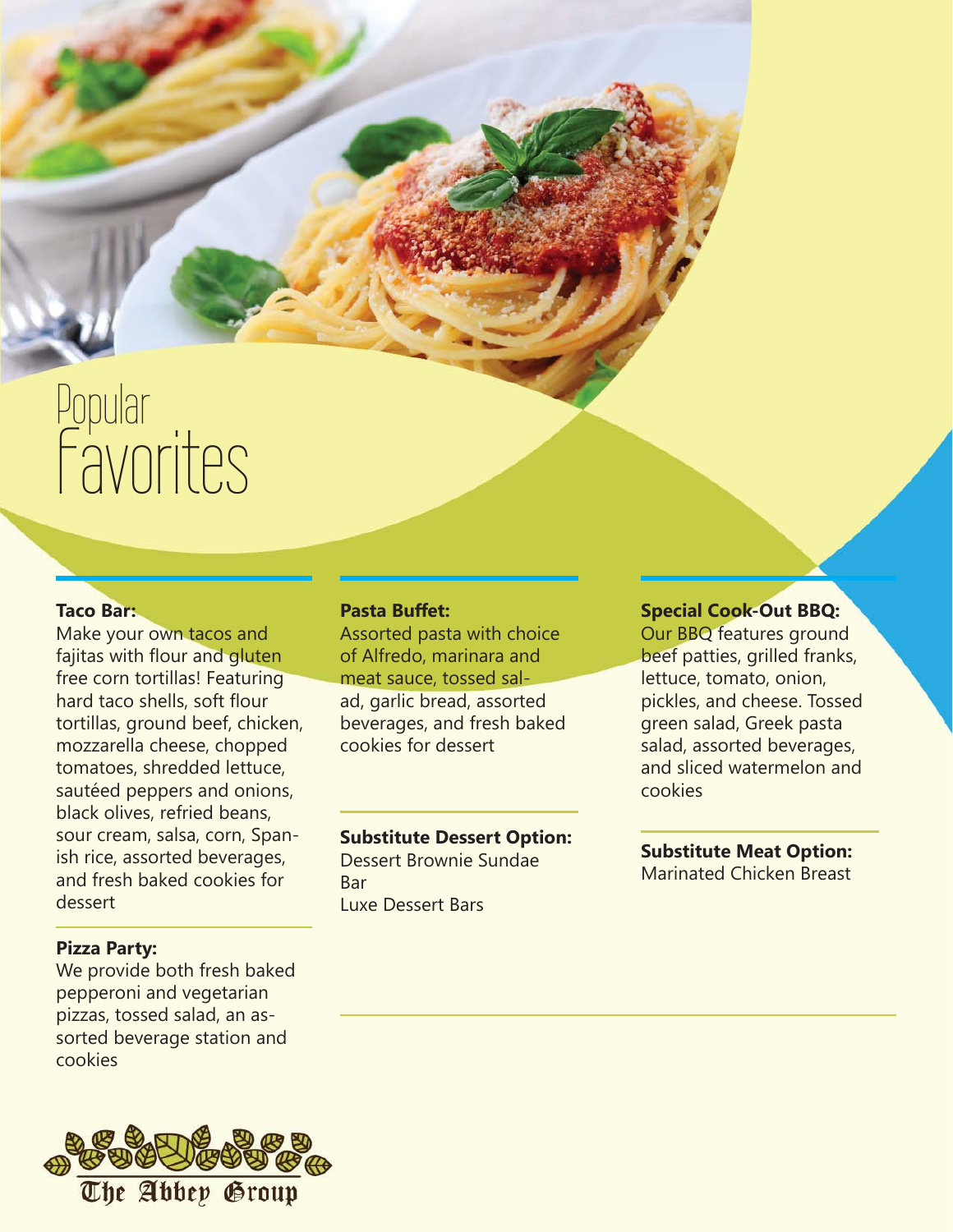# Salad and <sup>diau anu</sup><br>Wrap Luncheons

**Salads and wraps are a great lunch option! The prices reflected on this menu are intended for groups of 20 or more people and includes cookies and bulk beverage**

**Assorted wraps and choice of one salad per person.**

#### **Assorted Wraps:**

A mix of vegetable, deli, and prepared salad wraps along with choice of salad.

**Curried Sweet Potato Salad:** With brown rice, and vegetables

**Thai Noodles Salad:** With sesame seeds, carrots, and scallions

**Fruit Salad:** Seasonal fruit selection

**Tossed Green Salad:** With selection of two dressings



**Traditional Pasta Salad:** Mixed with vegetables, oil and herbs

#### **Caesar Salad:**

Romaine tossed with Caesar dressing, croutons, and Parmesan cheese

#### **Black Bean Salad:**

Black beans, bell peppers, corn, tomatoes, red onion and cilantro, tossed with a lime vinaigrette

# **Cucumber Feta Tomato:**

Cucumbers, tomato and feta with a light dill dressing

**Add On:** Soup Du Jour

Additional Salad

Bottled Beverage